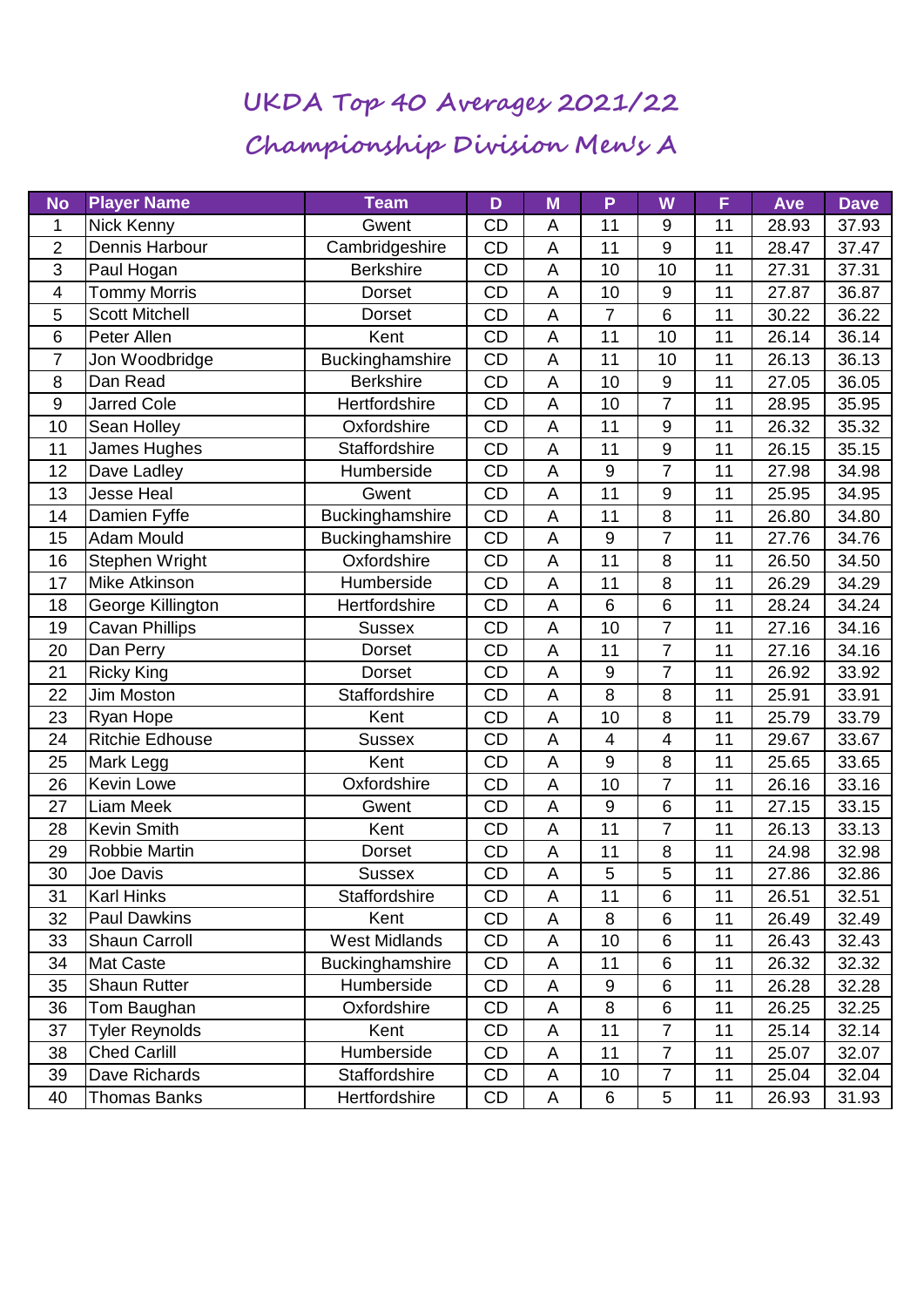## **UKDA Top 40 Averages 2021/22 Championship Division Ladies A**

| <b>No</b>                | <b>Player Name</b>     | <b>Team</b>          | D         | M | P                | W                | F  | Ave   | <b>Dave</b> |
|--------------------------|------------------------|----------------------|-----------|---|------------------|------------------|----|-------|-------------|
| $\mathbf{1}$             | <b>Claire Brookin</b>  | Cambridgeshire       | <b>CD</b> | A | 8                | 8                | 11 | 22.56 | 30.56       |
| $\overline{2}$           | Julie Handley          | Kent                 | CD        | A | 11               | 10               | 11 | 19.10 | 29.10       |
| 3                        | <b>Kirsty Gibbs</b>    | Buckinghamshire      | <b>CD</b> | A | 11               | 9                | 11 | 19.68 | 28.68       |
| $\overline{\mathcal{A}}$ | Sam Kirton             | Dorset               | CD        | A | 11               | 8                | 11 | 20.40 | 28.40       |
| 5                        | Cathy Campbell         | Dorset               | <b>CD</b> | A | 11               | 9                | 11 | 19.26 | 28.26       |
| 6                        | <b>Rhian Griffiths</b> | Gwent                | CD        | A | $\overline{7}$   | 6                | 11 | 21.88 | 27.88       |
| $\overline{7}$           | Deta Hedman            | Oxfordshire          | CD        | A | 5                | 5                | 11 | 22.67 | 27.67       |
| 8                        | Lauren Bloomfield      | Kent                 | <b>CD</b> | A | 8                | 7                | 11 | 20.00 | 27.00       |
| $\boldsymbol{9}$         | Amanda Harwood         | Cambridgeshire       | CD        | A | 8                | $\overline{7}$   | 11 | 19.82 | 26.82       |
| 10                       | <b>Tina Neylon</b>     | Hertfordshire        | <b>CD</b> | A | 10               | 8                | 11 | 18.81 | 26.81       |
| 11                       | Michelle Britton       | Humberside           | CD        | A | 11               | 9                | 11 | 17.65 | 26.65       |
| 12                       | Sophie Self            | <b>Berkshire</b>     | CD        | A | 11               | 8                | 11 | 18.56 | 26.56       |
| 13                       | Trisha Kidd            | <b>Sussex</b>        | <b>CD</b> | A | 11               | 8                | 11 | 18.51 | 26.51       |
| 14                       | Casey Hill             | Cambridgeshire       | CD        | A | 11               | 9                | 11 | 17.30 | 26.30       |
| 15                       | Danielle Fry           | Hertfordshire        | <b>CD</b> | A | 11               | $\overline{8}$   | 11 | 18.18 | 26.18       |
| 16                       | Debbie Shadwell        | <b>Berkshire</b>     | CD        | A | 11               | $\boldsymbol{9}$ | 11 | 17.14 | 26.14       |
| 17                       | <b>Suzy Trickett</b>   | Dorset               | CD        | A | 10               | $\overline{7}$   | 11 | 18.90 | 25.90       |
| 18                       | <b>Emma Martin</b>     | Kent                 | <b>CD</b> | A | 10               | 8                | 11 | 17.44 | 25.44       |
| 19                       | Rowena Sidley          | Staffordshire        | <b>CD</b> | A | 11               | 9                | 11 | 16.31 | 25.31       |
| 20                       | <b>Katie Mitchell</b>  | <b>Dorset</b>        | CD        | A | 11               | $\overline{7}$   | 11 | 18.28 | 25.28       |
| 21                       | Jane Judges            | Cambridgeshire       | CD        | A | 8                | 6                | 11 | 19.17 | 25.17       |
| 22                       | Gemma Barrett          | <b>West Midlands</b> | CD        | A | 11               | $\overline{7}$   | 11 | 17.98 | 24.98       |
| 23                       | <b>Lisa Withers</b>    | <b>Sussex</b>        | CD        | A | 11               | $\overline{7}$   | 11 | 17.97 | 24.97       |
| 24                       | Felicia Blay           | Buckinghamshire      | CD        | A | $\boldsymbol{9}$ | 5                | 11 | 19.91 | 24.91       |
| 25                       | Jacqueline Maiden      | <b>West Midlands</b> | CD        | A | 10               | 6                | 11 | 18.83 | 24.83       |
| 26                       | <b>Trina Perry</b>     | <b>Dorset</b>        | CD        | A | 11               | 8                | 11 | 16.72 | 24.72       |
| 27                       | Louise Pearson         | Hertfordshire        | CD        | A | 5                | 4                | 11 | 20.38 | 24.38       |
| 28                       | Kerry O'Connor         | Hertfordshire        | CD        | A | $\boldsymbol{9}$ | $\overline{7}$   | 11 | 17.30 | 24.30       |
| 29                       | Emma Pearce            | Staffordshire        | CD        | A | $\mathbf{1}$     | 1                | 11 | 22.80 | 23.80       |
| 30                       | <b>Kelly Ellis</b>     | <b>Berkshire</b>     | <b>CD</b> | A | 11               | 6                | 11 | 17.75 | 23.75       |
| 31                       | <b>Tracey Hickey</b>   | Gwent                | CD        | Α | 11               | 6                | 11 | 17.70 | 23.70       |
| 32                       | Anne Allsop            | Staffordshire        | CD        | A | 11               | 6                | 11 | 17.25 | 23.25       |
| 33                       | Rebecca Brouse         | Cambridgeshire       | CD        | Α | 10               | 6                | 11 | 17.07 | 23.07       |
| 34                       | Sarah Cope             | Staffordshire        | CD        | A | 11               | $\overline{4}$   | 11 | 18.89 | 22.89       |
| 35                       | <b>Stacey Dawkins</b>  | Kent                 | CD        | A | $\overline{7}$   | $6\phantom{1}$   | 11 | 16.86 | 22.86       |
| 36                       | Dawn Seaman            | Buckinghamshire      | CD        | A | 9                | 5                | 11 | 17.77 | 22.77       |
| 37                       | Ann Wakefield          | Buckinghamshire      | CD        | A | 10               | $6\phantom{1}6$  | 11 | 16.36 | 22.36       |
| 38                       | Andrea Walker          | Kent                 | CD        | Α | 11               | 5                | 11 | 16.96 | 21.96       |
| 39                       | Debbie Jones           | Hertfordshire        | CD        | A | 11               | $\,6$            | 11 | 15.90 | 21.90       |
| 40                       | Julie Frampton         | Dorset               | CD        | Α | 11               | 5                | 11 | 16.87 | 21.87       |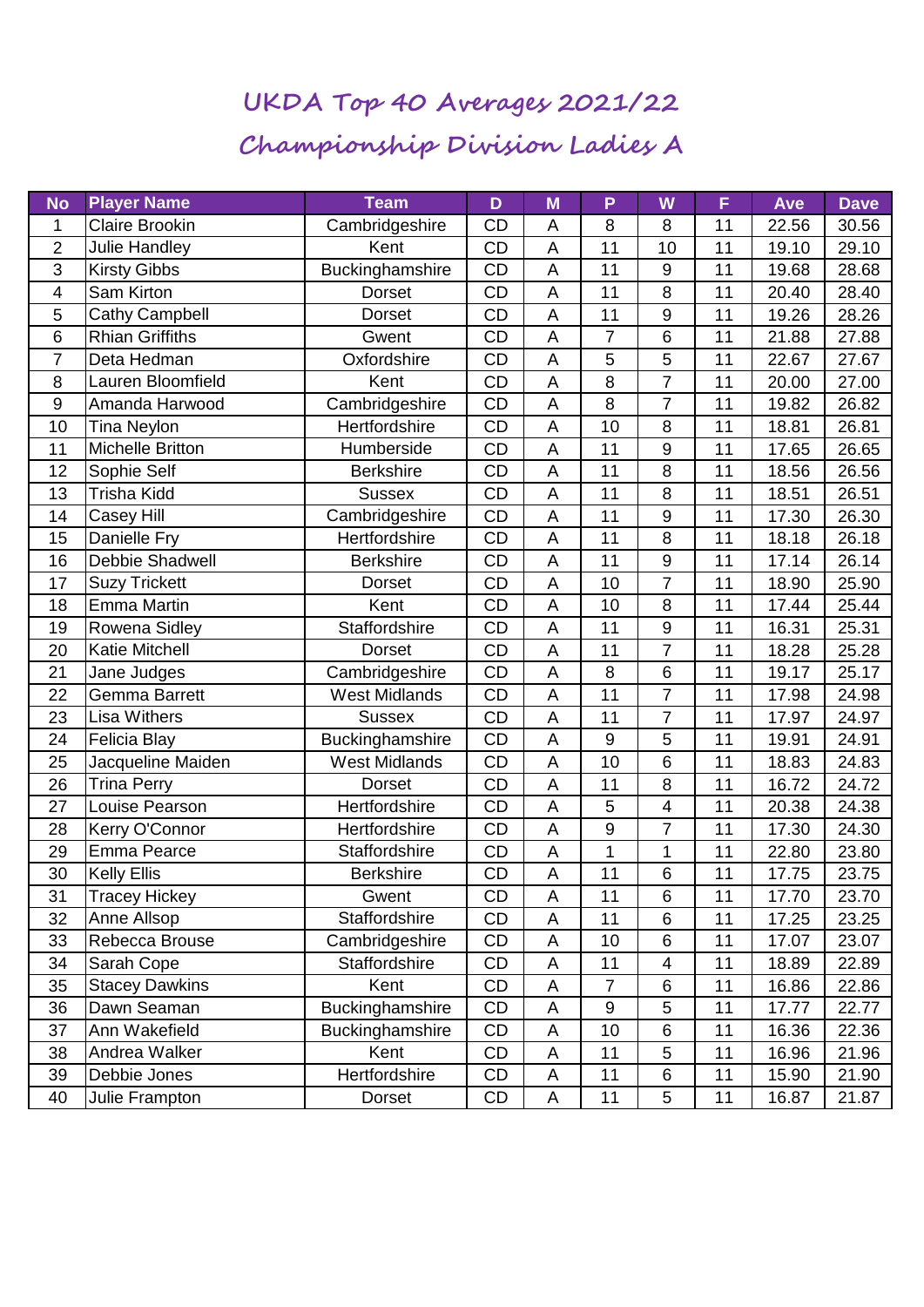## **UKDA Top 40 Averages 2021/22 Championship Division Men's B**

| <b>No</b>      | <b>Player Name</b>     | <b>Team</b>          | D         | M | P                | W              | F  | Ave   | <b>Dave</b> |
|----------------|------------------------|----------------------|-----------|---|------------------|----------------|----|-------|-------------|
| 1              | <b>Gareth Pass</b>     | <b>Staffordshire</b> | <b>CD</b> | B | 10               | 10             | 11 | 26.11 | 36.11       |
| $\overline{2}$ | <b>Ricky Speroni</b>   | Humberside           | <b>CD</b> | B | 10               | 10             | 11 | 25.73 | 35.73       |
| 3              | Lewis Gurney           | <b>Sussex</b>        | <b>CD</b> | B | 8                | 7              | 11 | 27.25 | 34.25       |
| $\overline{4}$ | <b>Kevin Reid</b>      | Kent                 | CD        | B | 11               | 10             | 11 | 23.79 | 33.79       |
| 5              | David Heath            | Kent                 | <b>CD</b> | B | 8                | $\overline{7}$ | 11 | 25.78 | 32.78       |
| 6              | Jon Platt              | <b>West Midlands</b> | CD        | B | 8                | $\overline{7}$ | 11 | 25.40 | 32.40       |
| $\overline{7}$ | Stephen Cake           | Gwent                | CD        | B | 6                | 6              | 11 | 26.36 | 32.36       |
| 8              | <b>Scott Mitchell</b>  | <b>Dorset</b>        | <b>CD</b> | B | 1                | 1              | 11 | 31.31 | 32.31       |
| $9\,$          | Peter Johns            | Gwent                | CD        | B | $\overline{2}$   | $\overline{2}$ | 11 | 30.05 | 32.05       |
| 10             | <b>Cliff Prior</b>     | <b>Sussex</b>        | <b>CD</b> | B | $9\,$            | $\overline{7}$ | 11 | 25.00 | 32.00       |
| 11             | John Burgess           | <b>Staffordshire</b> | CD        | B | 1                | 1              | 11 | 30.87 | 31.87       |
| 12             | Darren Bootes          | Kent                 | CD        | B | $\overline{7}$   | $\overline{7}$ | 11 | 24.74 | 31.74       |
| 13             | Corey Burton           | Gwent                | <b>CD</b> | B | $\boldsymbol{9}$ | $\overline{7}$ | 11 | 24.61 | 31.61       |
| 14             | <b>Tommy Morris</b>    | <b>Dorset</b>        | CD        | B | 1                | 1              | 11 | 30.56 | 31.56       |
| 15             | Martin Wheawall        | Staffordshire        | CD        | B | 10               | $\overline{7}$ | 11 | 24.51 | 31.51       |
| 16             | <b>Steve Moss</b>      | Staffordshire        | CD        | B | 8                | $\overline{7}$ | 11 | 24.39 | 31.39       |
| 17             | Harry Jackson          | <b>Sussex</b>        | CD        | B | 2                | $\overline{2}$ | 11 | 29.28 | 31.28       |
| 18             | <b>Richard Platt</b>   | <b>West Midlands</b> | <b>CD</b> | B | 5                | 4              | 11 | 27.11 | 31.11       |
| 19             | <b>Callum Matthews</b> | <b>Staffordshire</b> | CD        | B | 6                | 4              | 11 | 26.79 | 30.79       |
| 20             | James Daley            | Hertfordshire        | CD        | B | $\mathbf{1}$     | $\mathbf 1$    | 11 | 29.68 | 30.68       |
| 21             | <b>Fred Box</b>        | Kent                 | CD        | B | 10               | $\overline{7}$ | 11 | 23.66 | 30.66       |
| 22             | Lee Smith              | Humberside           | <b>CD</b> | B | 6                | 5              | 11 | 25.65 | 30.65       |
| 23             | David Shaw             | Cambridgeshire       | <b>CD</b> | B | $\boldsymbol{9}$ | $6\phantom{1}$ | 11 | 24.56 | 30.56       |
| 24             | <b>Shane Turner</b>    | Oxfordshire          | CD        | B | $\,6$            | 5              | 11 | 25.31 | 30.31       |
| 25             | <b>Carl Beattie</b>    | <b>Dorset</b>        | <b>CD</b> | B | $\overline{2}$   | $\overline{2}$ | 11 | 28.27 | 30.27       |
| 26             | <b>Trevor Carter</b>   | Staffordshire        | CD        | B | 8                | 6              | 11 | 24.19 | 30.19       |
| 27             | <b>Steve West</b>      | Hertfordshire        | <b>CD</b> | B | 1                | 1              | 11 | 29.16 | 30.16       |
| 28             | Liam Blakeley          | <b>Dorset</b>        | <b>CD</b> | B | $\,6$            | 4              | 11 | 26.10 | 30.10       |
| 29             | lan Cunliffe           | Kent                 | CD        | B | $\overline{7}$   | 6              | 11 | 24.09 | 30.09       |
| 30             | <b>Mark Howard</b>     | Humberside           | CD        | B | $\overline{7}$   | 5              | 11 | 25.07 | 30.07       |
| 31             | <b>Trevor Thompson</b> | Kent                 | CD        | Β | 10               | $\overline{7}$ | 11 | 23.03 | 30.03       |
| 32             | <b>Paul Snowsill</b>   | <b>Berkshire</b>     | CD        | B | 6                | 5              | 11 | 25.02 | 30.02       |
| 33             | Lewis McGuigan         | Humberside           | CD        | B | 11               | $\overline{7}$ | 11 | 23.02 | 30.02       |
| 34             | Paul Higgins           | Gwent                | CD        | B | 9                | 6              | 11 | 24.00 | 30.00       |
| 35             | kevin Mills            | Gwent                | CD        | B | $\,6$            | $\overline{4}$ | 11 | 25.99 | 29.99       |
| 36             | <b>Stephen Cross</b>   | <b>Sussex</b>        | CD        | B | $\overline{2}$   | $\overline{2}$ | 11 | 27.83 | 29.83       |
| 37             | <b>Mike Fleet</b>      | Gwent                | CD        | B | 6                | 6              | 11 | 23.80 | 29.80       |
| 38             | Alex Gurr              | <b>Sussex</b>        | CD        | B | 5                | 5              | 11 | 24.69 | 29.69       |
| 39             | David Mayle            | Cambridgeshire       | CD        | B | 9                | 7              | 11 | 22.64 | 29.64       |
| 40             | Lee Parish             | Humberside           | CD        | B | 5                | 3              | 11 | 26.63 | 29.63       |